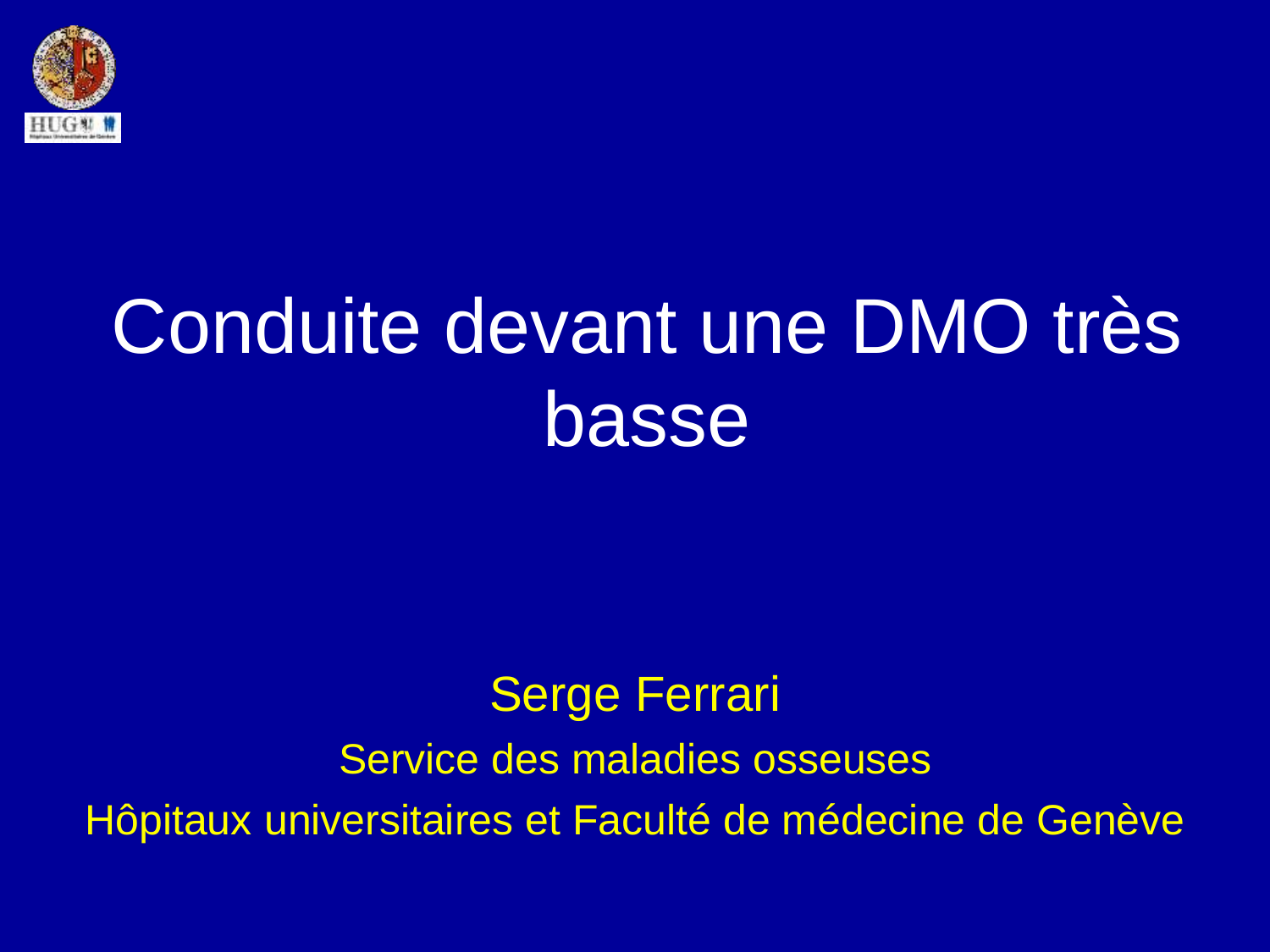#### Mme H., fracture vertébrale à 40 ans en jouant au badminton, perte de taille 10 cm depuis lors…





#### DXA Results Summary: L1-L2,L4

| Messungsdatum | <b>Alter</b> | <b>BMD</b>           | $T -$        | <b>BMD-Änderung</b>   |               |  |
|---------------|--------------|----------------------|--------------|-----------------------|---------------|--|
|               |              | (g/cm <sup>2</sup> ) | <b>Score</b> | <b>Vgl. mit Basis</b> | Vgl. Vorherig |  |
| 26.09.2017    | 57           | 0.498                | $-4.9$       | $-21.4\%$ #           | $-17.6\%$ #   |  |
| 02.03.2015    | 55           | 0.604                | $-3.9$       | $-4.6\%$ *            | $-4.6\%$ *    |  |
| 15.11.2012    | 52           | 0.633                | $-3.6$       |                       |               |  |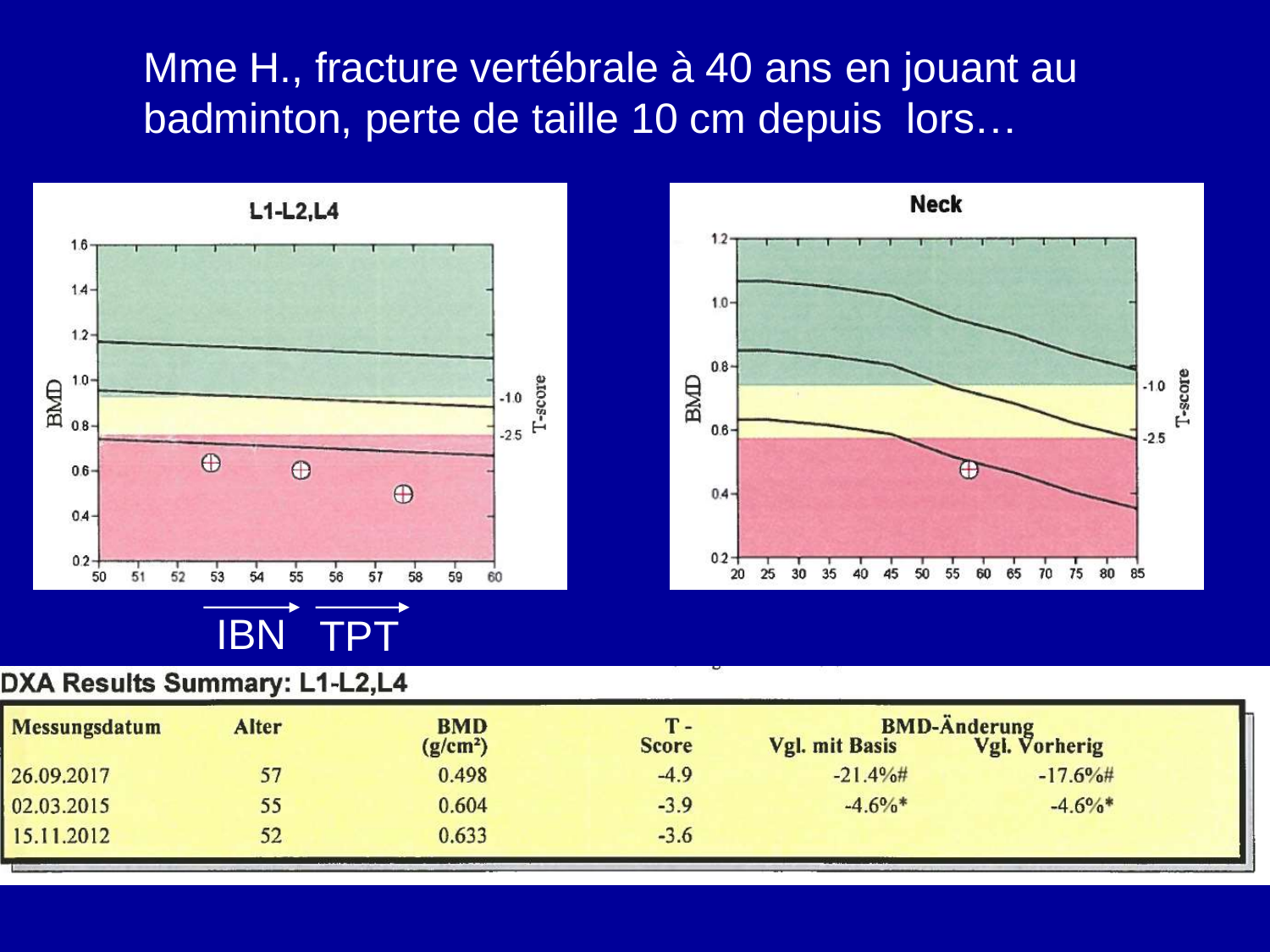# Mme H, suite

- Parodontolyse juvenile, retromaxillaire opéré
- Cervicalgies chron. s/ osteochondrose C5/C6
- Acro-ostéolyse phalanges distales
- Hyperlaxité
- 154 cm (était 164), 58kg



• Bilan sg sp: 0 Sy. Inflamm, 25OHD 105, PTH et Ca N, creat N, CTx 0.19, PAL 54

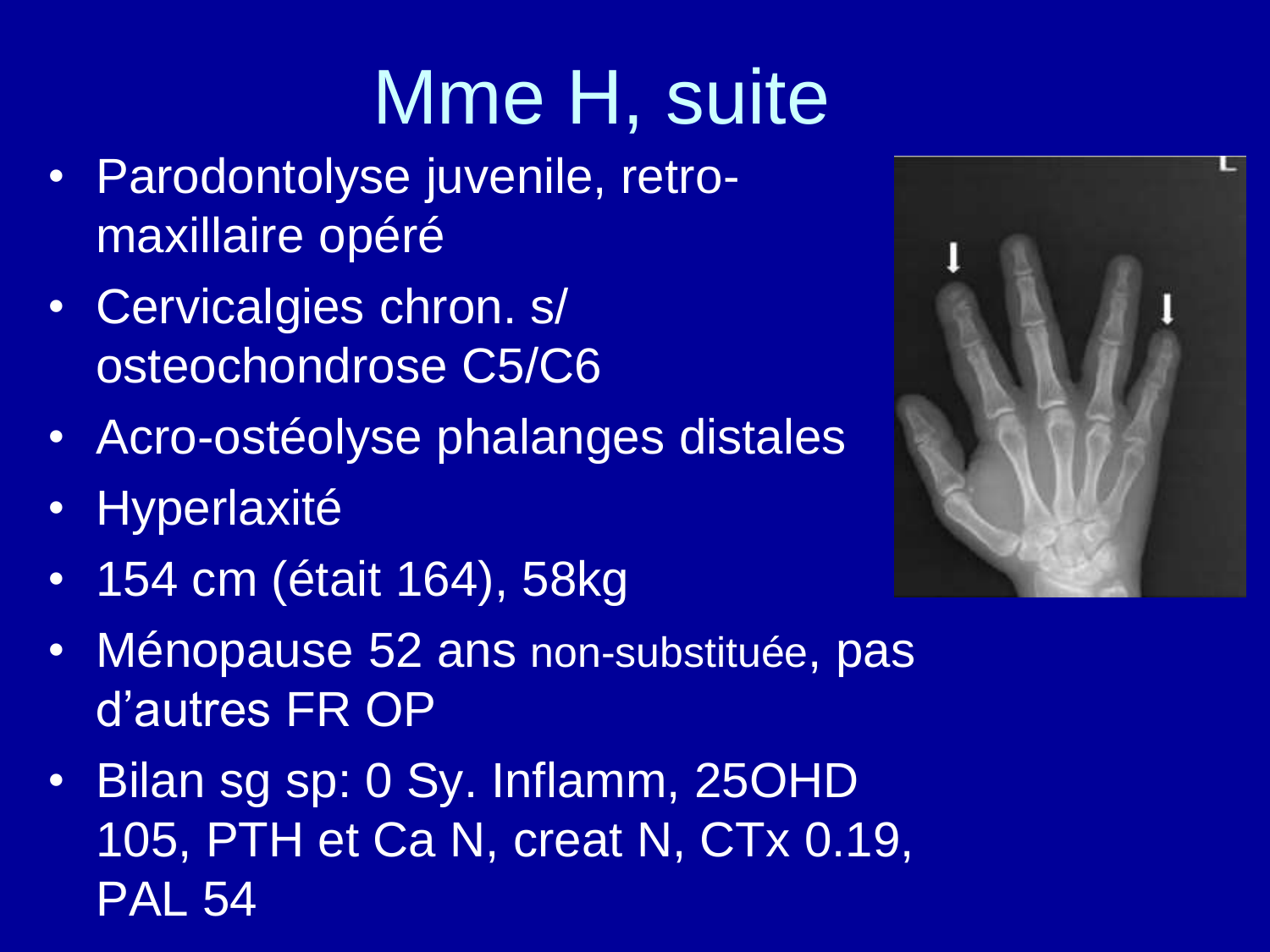Canalis and Zanotti Orphanet Journal of Rare Diseases 2014, 9:200 http://www.ojrd.com/content/9/1/200



#### **REVIEW**

#### **Open Access**

## Hajdu-Cheney syndrome: a review

Emesto Canalis<sup>\*</sup> and Stefano Zanotti

#### **Abstract**

Hajdu Cheney Syndrome (HCS), Orpha 955, is a rare disease characterized by acroosteolysis, severe osteoporosis, short stature, specific craniofacial features, wormian bones, neurological symptoms, cardiovascular defects and polycystic kidneys. HCS is rare and is inherited as autosomal dominant although many sporadic cases have been reported. HCS is associated with mutations in exon 34 of NOTCH2 upstream the PEST domain that lead to the creation of a truncated and stable NOTCH2 protein with enhanced NOTCH2 signaling activity. Although the number of cases with NOTCH2 mutations reported are limited, it would seem that the diagnosis of HCS can be established by sequence analysis of exon 34 of NOTCH2. Notch receptors are single-pass transmembrane proteins that determine cell fate, and play a critical role in skeletal development and homeostasis. Dysregulation of Notch signaling is associated with skeletal developmental disorders. There is limited information about the mechanisms of the bone loss and acroosteolysis in HCS making decisions regarding therapeutic intervention difficult. Bone antiresorptive and anabolic agents have been tried to treat the osteoporosis, but their benefit has not been established. In conclusion, Notch regulates skeletal development and bone remodeling, and gain-of-function mutations of NOTCH2 are associated with HCS. Keywords: Notch, Skeleton, Bone remodeling, Hajdu-Cheney syndrome, Fractures, Polycystic kidneys, B cell lymphoma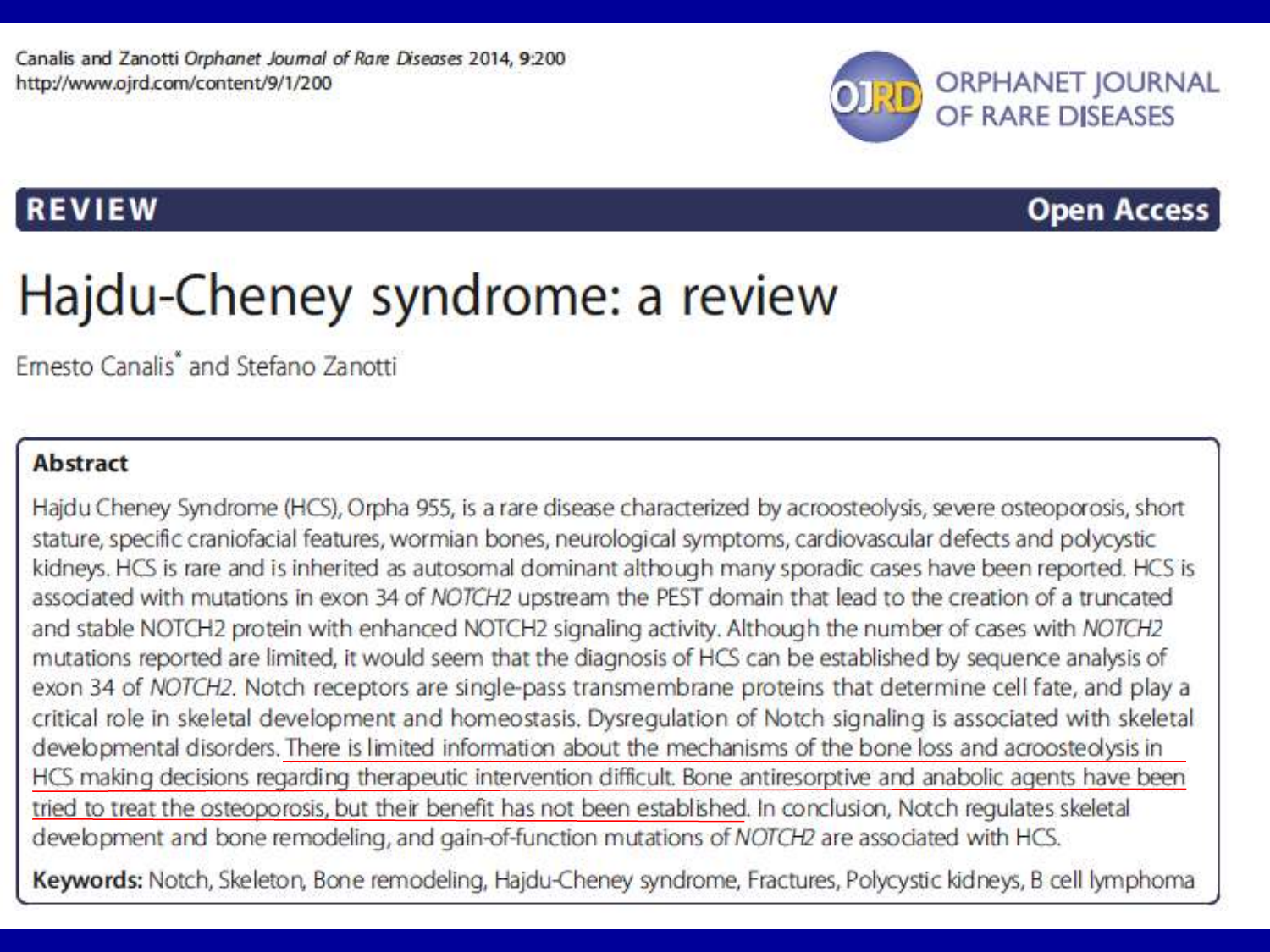## Hajdu-Cheney: Response to denosumab (1 case report)

G. Adami et al. / Bone 92 (2016) 150-156

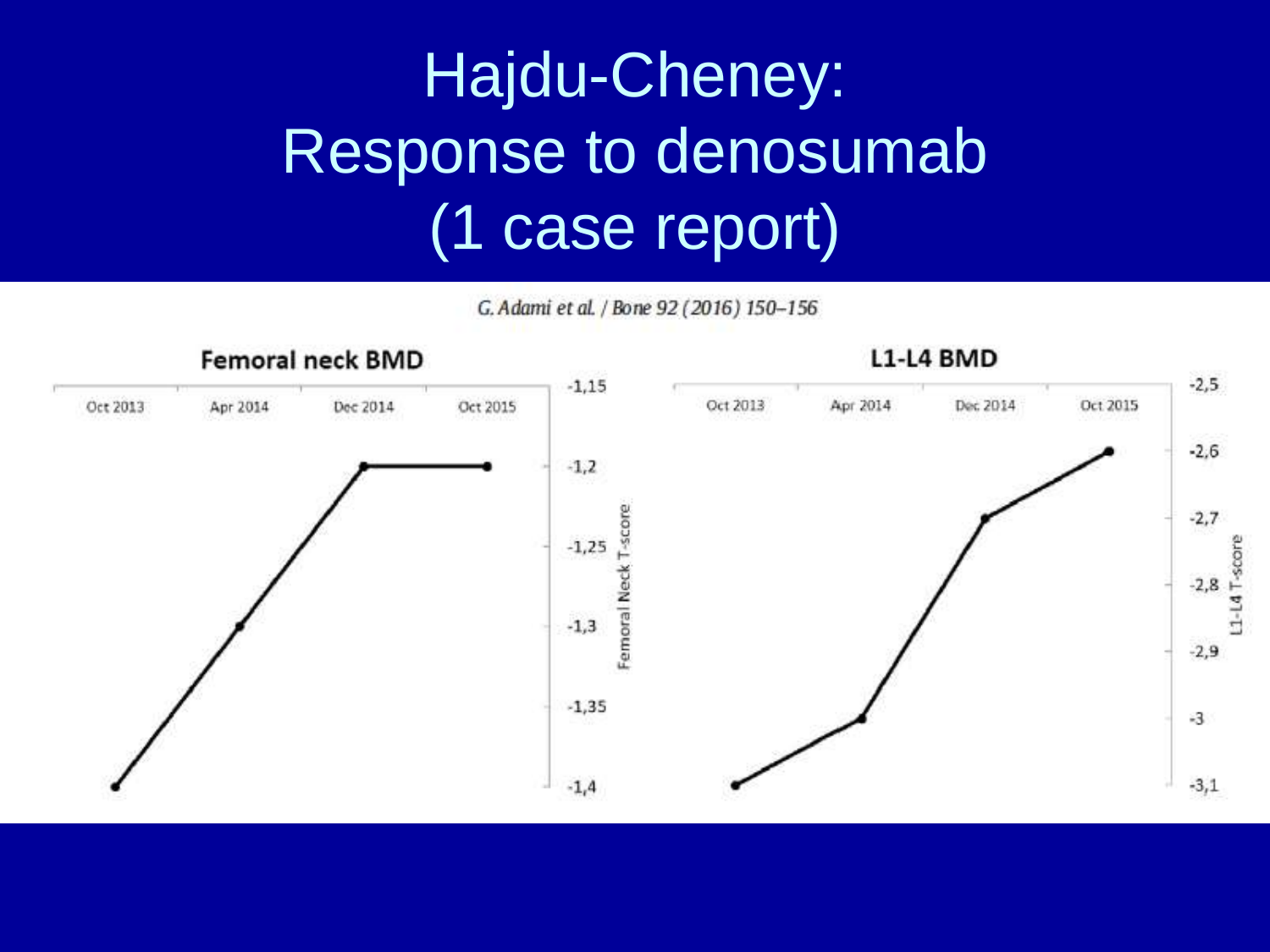## BMD distribution

- Prevalence of osteoporosis in the general population:
	- Osteoporosis:  $\leq 0.5$  %
	- Osteopenia: 10-15%



(Kanis, OI 1997; Liu, JBMM 2008; Diaz Curiel, Med Clin 2001)

• Osteoporosis in subjects with chronic diseases:  $-15 - 50%$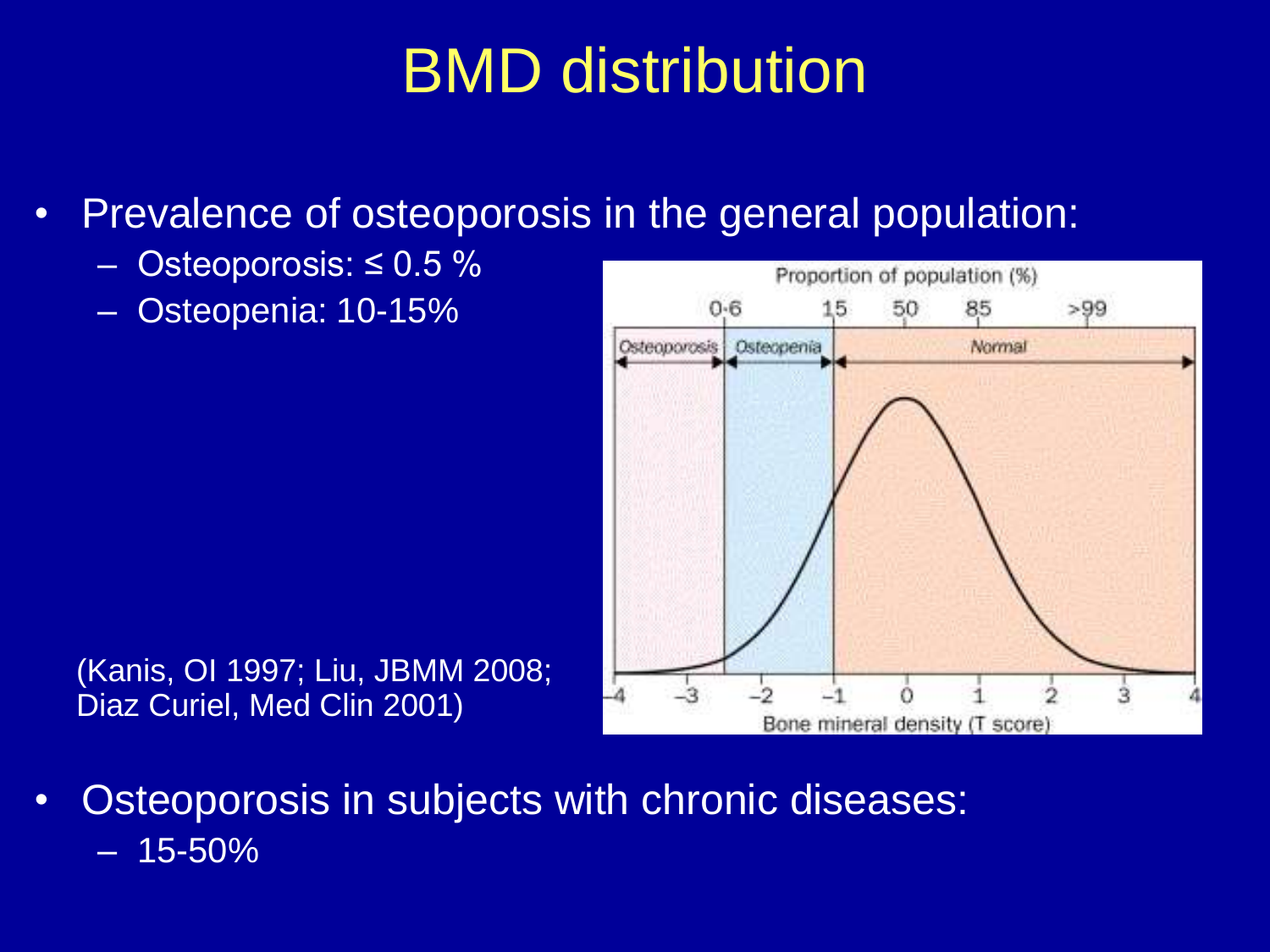## Osteoporosis in the young: Definition (IOF)

- T-score ≤ -2.5 (spine or hip) in men and women > 20yrs (when growth is completed) And/or
	- Low trauma and/or multiple fractures (vertebrae !)
- In absence of low trauma and/or multiple fractures If •A chronic disease (secondary osteoporosis)
- Excluding vitamin D deficiency (osteomalacia)

S Ferrari, ML Bianchi, JA Eisman, AJ Foldes, S Adami, J Stepan, MC de Vernejoul, JM Kaufm, for the Osteoporosis Pathophysiology Working group *Osteoporosis Int 2012*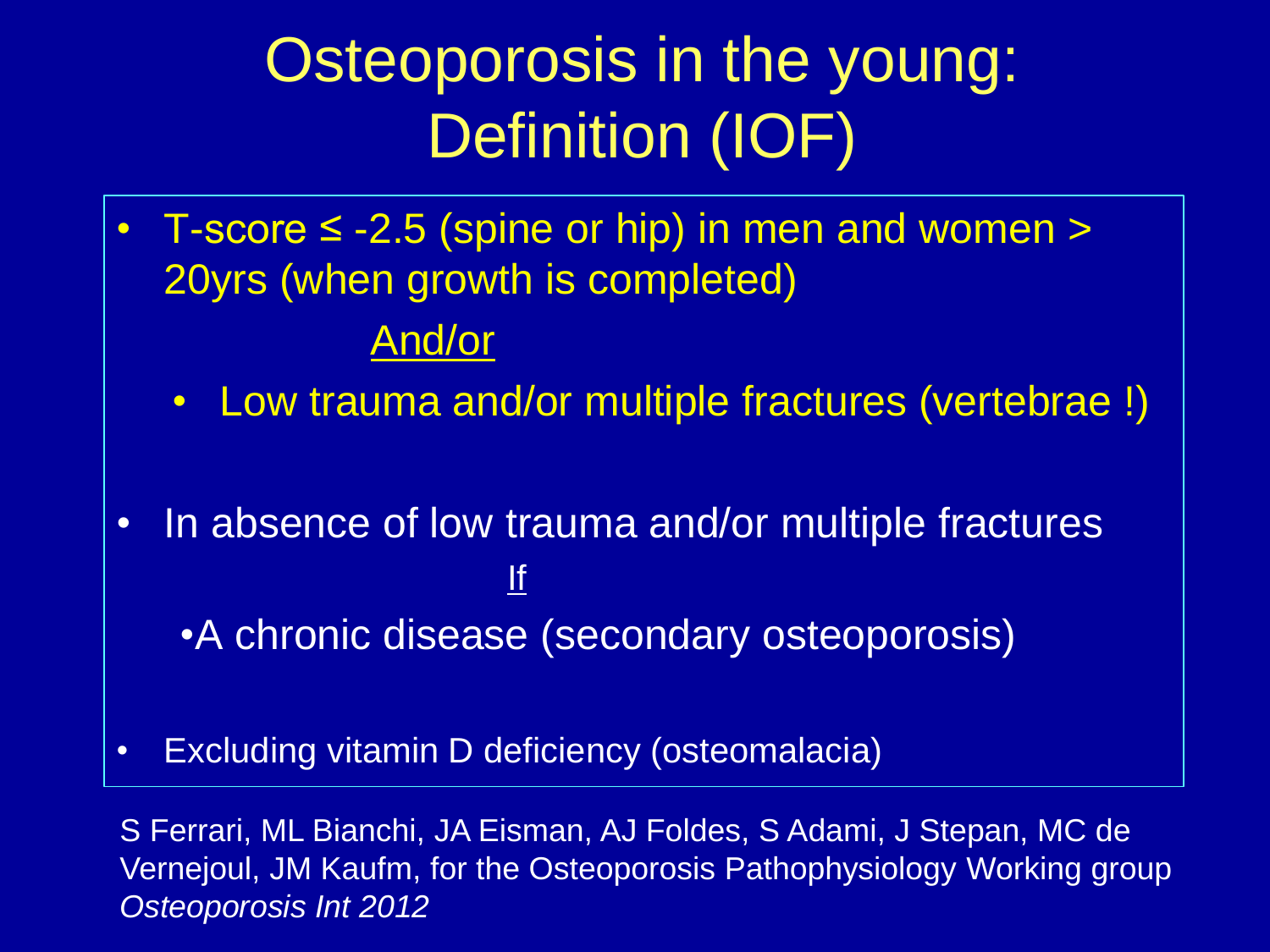### Masse osseuse très basse chez la femme jeune

Galusca et al. 112 Bone Quality in Constitutional Thinness

#### JCEM 2008

TABLE 1. Body weight composition, BMD, nutritional and food intake parameters, and several hormones (mean levels  $\pm$  sEM) in AN, CT, and controls

|                                           |                               |                               | Controls         |
|-------------------------------------------|-------------------------------|-------------------------------|------------------|
|                                           | AN $(n = 44)$                 | $CT (n = 25)$                 | $(n = 28)$       |
| Anthropometry and<br>body composition     |                               |                               |                  |
| Age (yr)                                  | $23.4 \pm 1.2$                | $23.1 \pm 1.2$                | $23.9 \pm 1.4$   |
| Height (m)                                | $1.62 \pm 0.1$                | $1.63 \pm 0.02$               | $1.63 \pm 0.01$  |
| $BM$ (kg/m <sup>2</sup> )                 | $15.5 \pm 0.1^a$              | $15.8 \pm 0.1^a$              | $20.7 \pm 0.4$   |
| FM %                                      | $9.8 \pm 1.1^2$               | $18.6 \pm 0.7^{a,b}$          | $26.3 \pm 1.2$   |
| <b>BMD</b>                                |                               |                               |                  |
| Femoral neck BMD<br>(q/cm <sup>2</sup> )  | $0.795 \pm 0.03^a$            | $0.809 \pm 0.02$ <sup>a</sup> | $0.951 \pm 0.02$ |
| Lumbar spine BMD<br>(q/cm <sup>2</sup> )  | $0.849 \pm 0.03$ <sup>a</sup> | $0.873 \pm 0.02^a$            | $0.986 \pm 0.03$ |
| Hormonal parameters                       |                               |                               |                  |
| Leptin $(\mu q$ /liter)                   | $2.4 \pm 0.5^2$               | $6.0 \pm 0.8^{a,b}$           | $11.2 \pm 1.9$   |
| GH (mIU/liter)                            | $8.5 \pm 0.7^a$               | $4.8 \pm 0.6^{p}$             | $4.7 \pm 0.6$    |
| $IGF-I$ ( $\mu$ g/liter)                  | $163 \pm 16^3$                | $295 \pm 34^{b}$              | $283 \pm 20$     |
| Cortisol (ng/liter)                       | $364 \pm 31^{a}$              | $216 \pm 12^{b}$              | $266 \pm 17$     |
| 17 <sub>B</sub> -estradiol (ng/<br>liter) | $14.3 \pm 1.4^a$              | $73.1 \pm 8.6^{b}$            | $51.6 \pm 11.4$  |

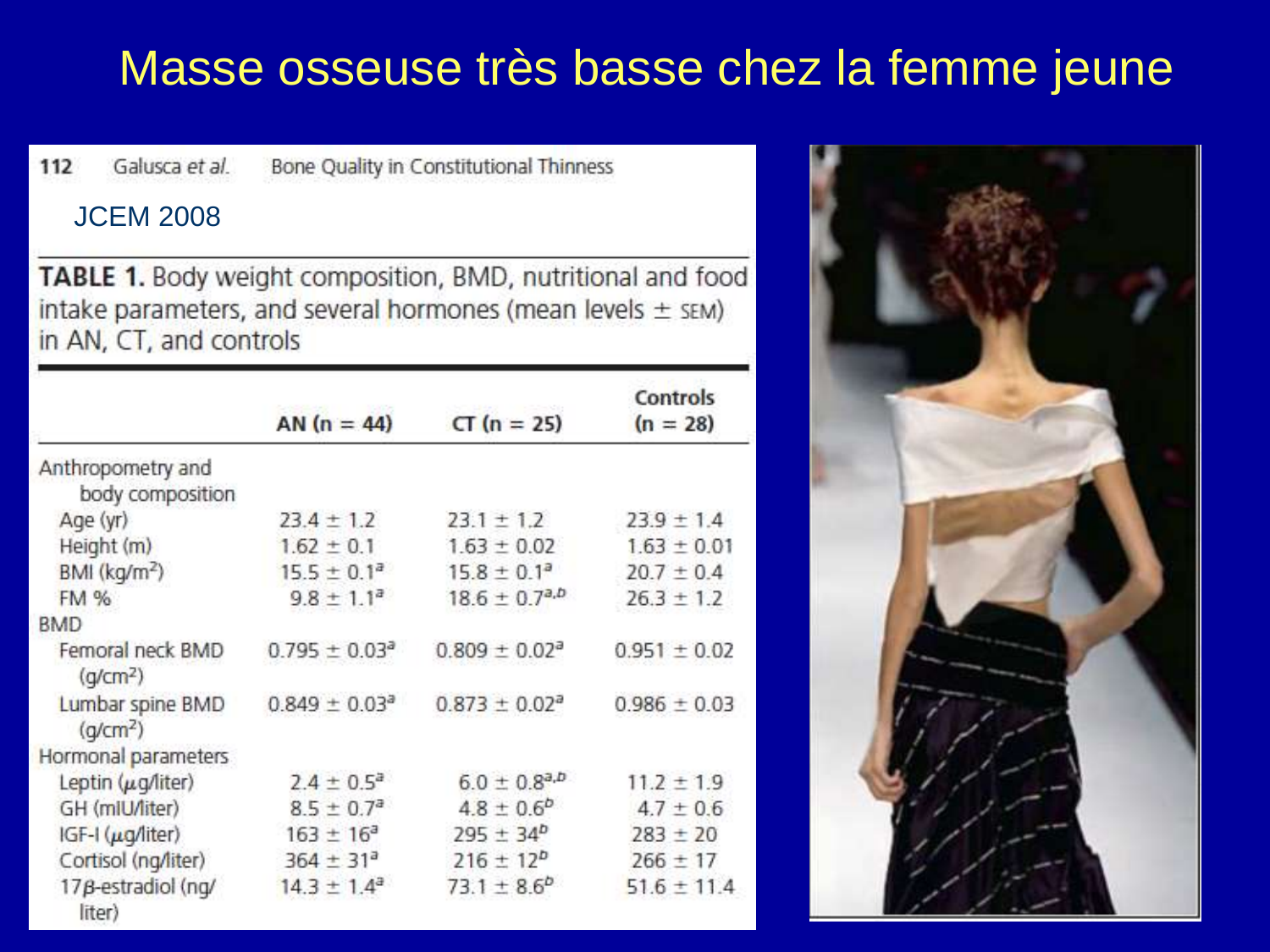### Clinical Approach: Med Hx, Phys exam DXA (VFA) Labs (1st line)

| Mineral metabolism                   | Serum calcium (corrected for albumin) |
|--------------------------------------|---------------------------------------|
|                                      | Serum phosphate                       |
|                                      | Creatinine                            |
|                                      | 25(OH)D                               |
|                                      | iPTH                                  |
|                                      | ALP (bone specific)                   |
|                                      | BTMs (for instance, s-CTX, s-PINP)*   |
| Inflammation, hematopoietic disorder | Blood cell count                      |
|                                      | <b>ESR</b> or CRP                     |
| Hepatic disease                      | GOT, GPT, $\gamma$ -GT                |
| Diabetes (primary or secondary)      | Fasting glucose, Hba1C                |
| Thyroid dysfunction                  | <b>TSH</b>                            |
| Hypogonadism (men)                   | <b>Total testosterone</b>             |
|                                      |                                       |
| Malabsorption, Celiac disease        | 24-h urinary calcium                  |

Anti-endomysial, anti-transglutaminase

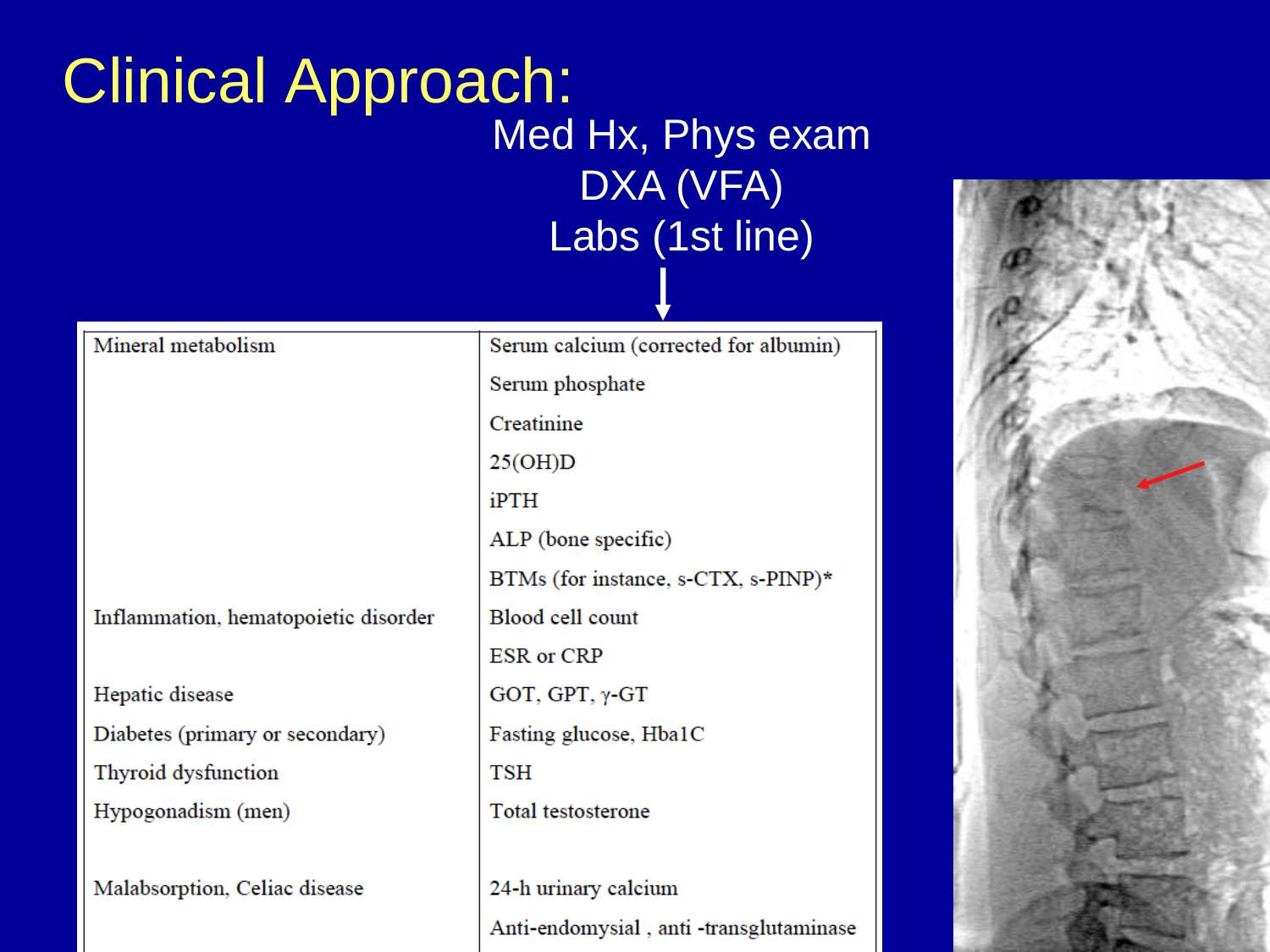## Clinical Approach: Labs (selected conditions)

| <b>Background</b>                | <b>Test</b>                   |
|----------------------------------|-------------------------------|
| <b>TSH</b> alterations           | Free T4                       |
| Altered glucose, Cushing's       | 24-hour free urinary cortisol |
| Altered testosterone (men)       | LH /SHBG (free testosterone)  |
| Amenorrhea, hypogonadism (women) | FSH/estradiol                 |
| Altered renal function (CRF)     | $1,25(OH)_{2}D_{3}$           |
| <b>Hemochromatosis</b>           | Ferritin                      |
| Hypophosphatasia                 | ALP, BALP                     |
| Mastocytosis                     | Tryptase, IgE                 |
| Gaucher's disease                | Glucocerebrosidase            |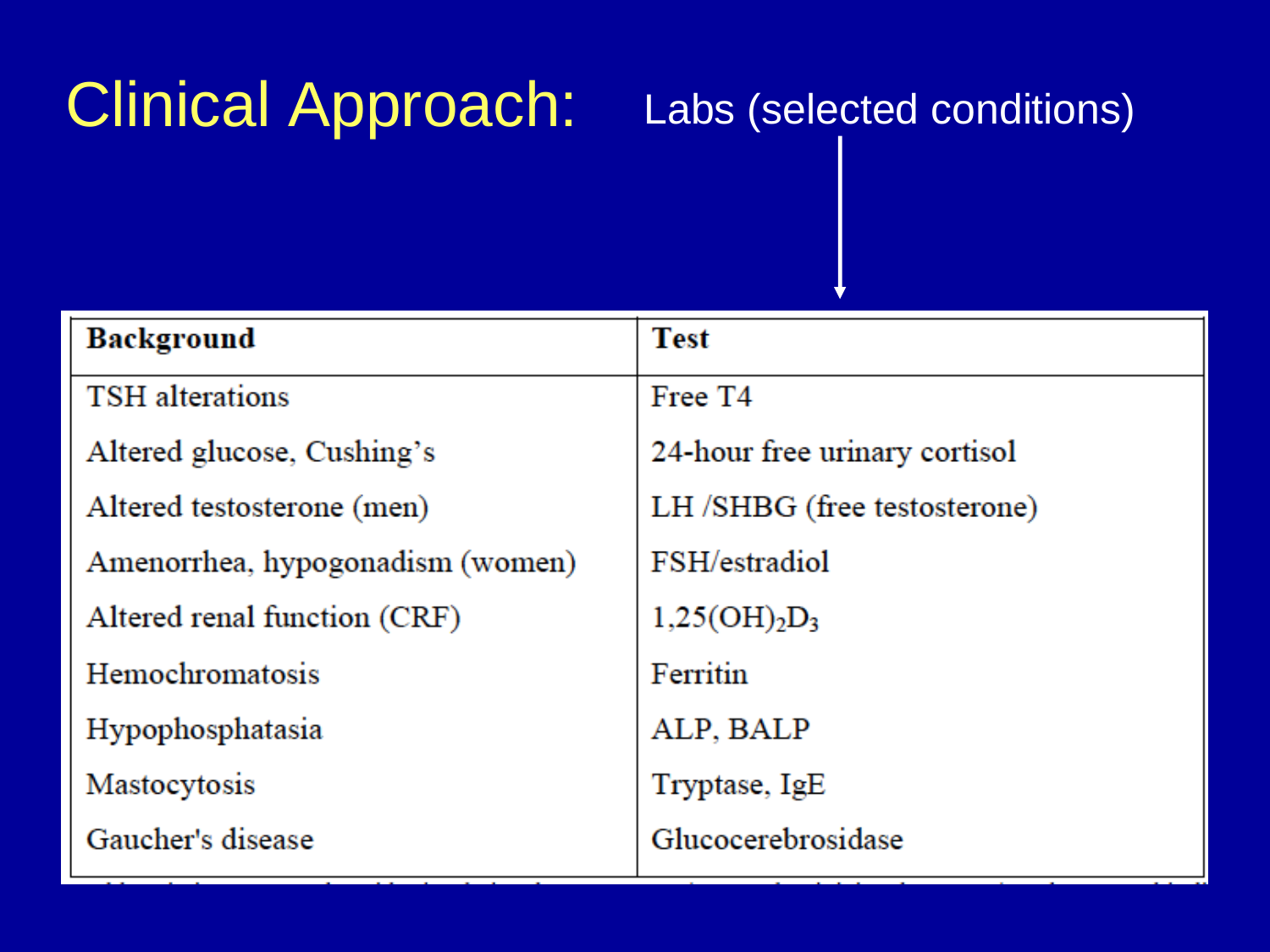

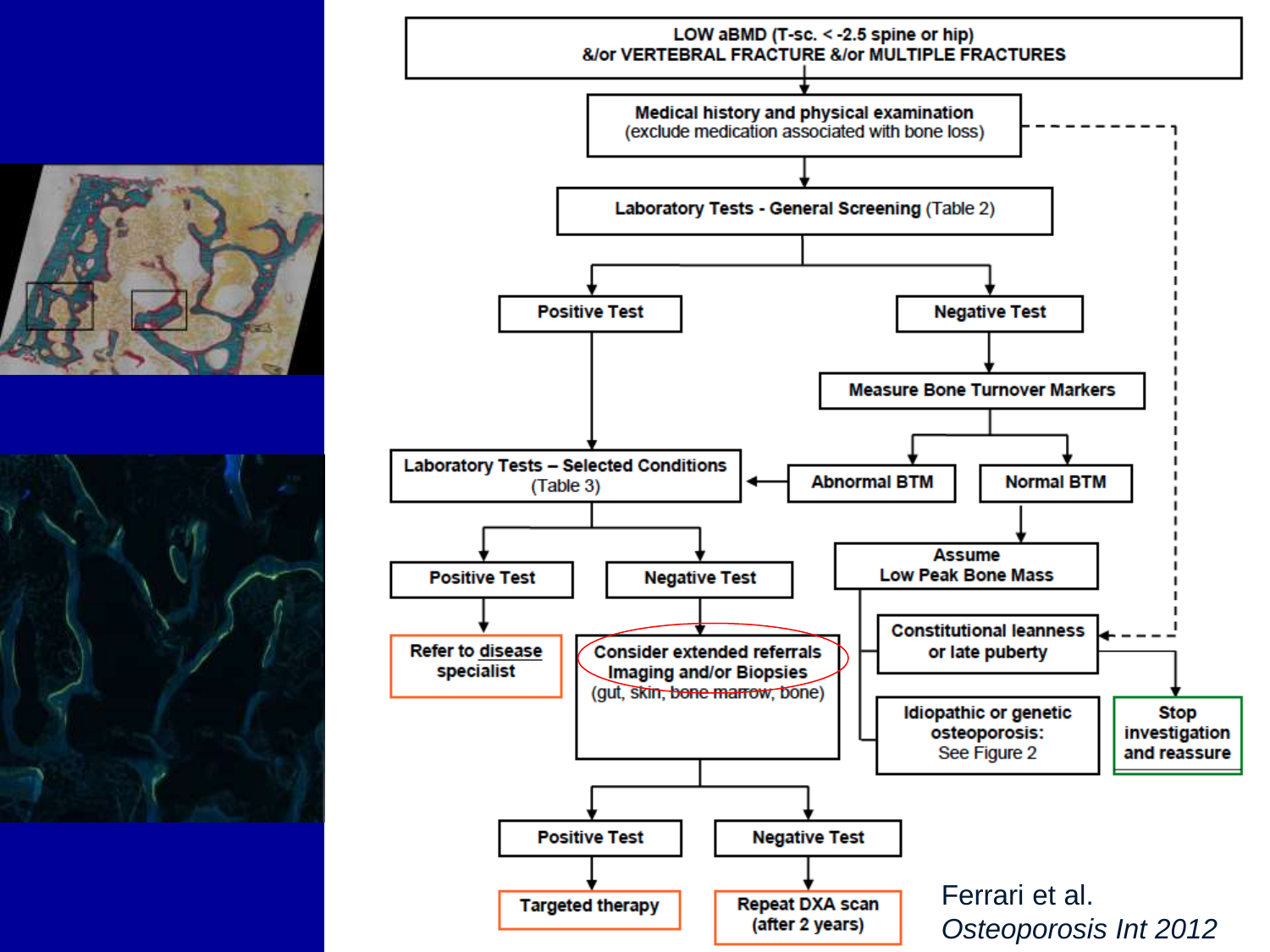## Mme B., 70 ans

- Minéralo de "routine" à 65 ans: T-sc -4.6 rachis, -2.7 hanche
- Pas de fractures
- Ménopause non-substituée à 52 ans
- Pas de FR OP , histoire familiale ou Sy. Inflamm
- 150 cm / 47 kg
- 25OHD 65, CTx 0.76, P1NP 55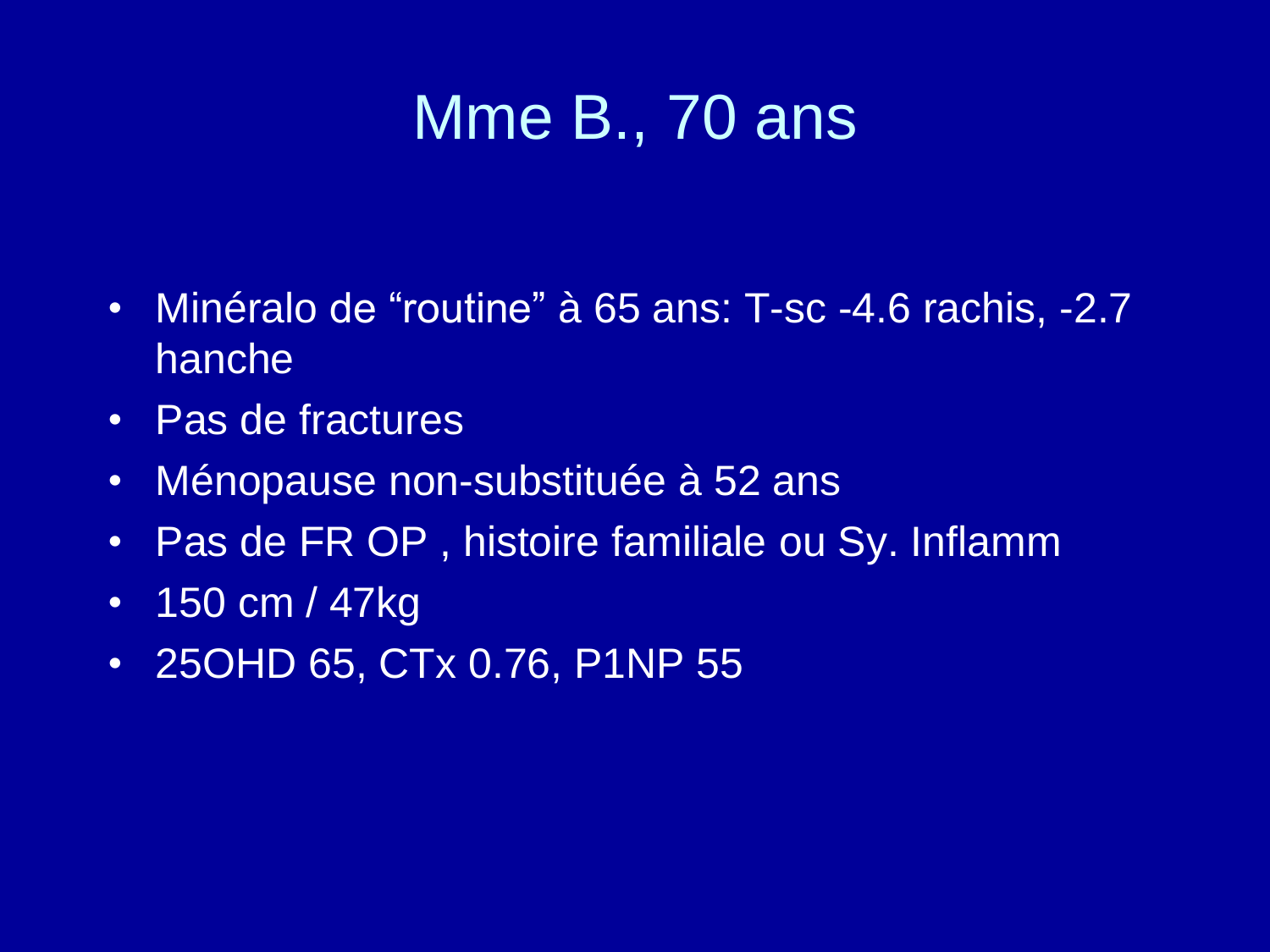## What is bone mass (aBMD) ?

- Degree of mineralization (max 1200mg/cm3)
- Trabecular bone volume
- Cortical thickness and porosity
- Bone size



 $aBMD = how much$ Bone mineral there is in the square

Hence Bone quantity and quality are inter-related !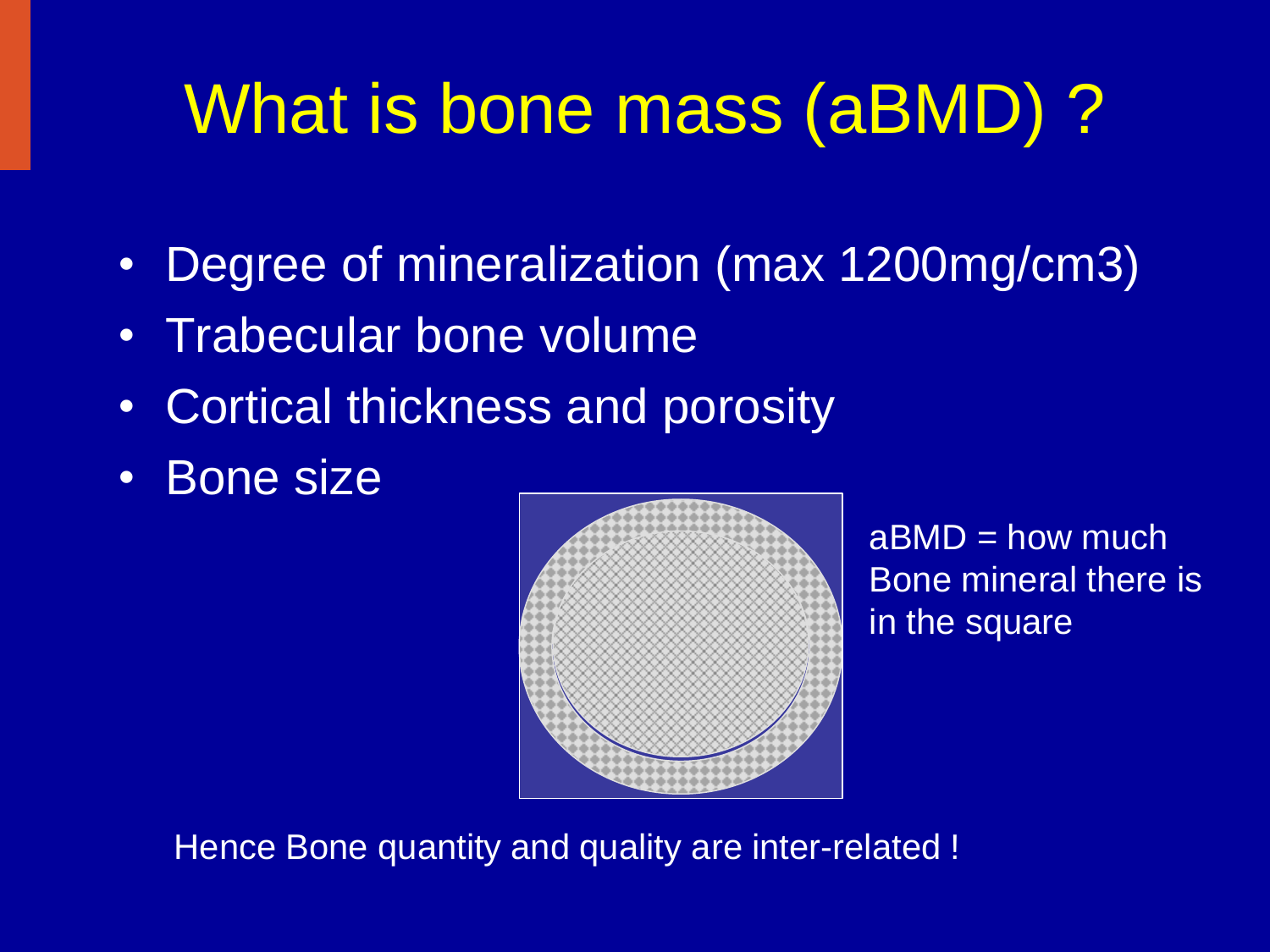### **Correlations between spine BMD and microstructure (ex vivo)**

|  |  |  |  |  | Table 2 Pearson correlation coefficients between DXA, microarchitecture parameters, mechanical behavior, and TBS |  |  |  |  |  |
|--|--|--|--|--|------------------------------------------------------------------------------------------------------------------|--|--|--|--|--|
|--|--|--|--|--|------------------------------------------------------------------------------------------------------------------|--|--|--|--|--|

|              | AP. BMC   | AP. BMD   | AP. area  | Lat. BMC                 | Lat. area | Lat. BMD | Tb.BV/TV   | DA         | <b>SMI</b> | Tb.Th   | Failure load | Stiffness |
|--------------|-----------|-----------|-----------|--------------------------|-----------|----------|------------|------------|------------|---------|--------------|-----------|
| AP. BMD      | $0.72**$  |           |           |                          |           |          |            |            |            |         |              |           |
| AP. area     | $0.66**$  | $-0.03$   |           |                          |           |          |            |            |            |         |              |           |
| Lat. BMC     | $0.86***$ | $0.50*$   | $0.73***$ |                          |           |          |            |            |            |         |              |           |
| Lat. BMD     | $0.91***$ | $0.70**$  | $0.56*$   | 아버지 아이는 사람이<br>$0.86***$ |           |          |            |            |            |         |              |           |
| Lat. area    | 0.42      | 0.00      | $0.64***$ | $0.73***$                |           |          |            |            |            |         |              |           |
| Tb.BV/TV     | 0.49      | $0.68**$  | $-0.05$   | 0.22                     | $-0.17$   | 0.44     |            |            |            |         |              |           |
| DA           | $-0.32$   | $-0.49$   | 0.11      | $-0.23$                  | $-0.06$   | $-0.24$  | $-0.69**$  |            |            |         |              |           |
| <b>SMI</b>   | $-0.32$   | $-0.68**$ | 0.29      | 0.03                     | 0.48      | $-0.33$  | $-0.85***$ | 0.40       |            |         |              |           |
| Tb.Th        | 0.16      | 0.40      | $-0.22$   | 0.16                     | 0.02      | 0.19     | $0.49*$    | $-0.87***$ | $-0.28$    |         |              |           |
| Failure load | 0.41      | 0.34      | 0.26      | 0.27                     | $-0.13$   | $0.49*$  | 0.33       | 0.25       | $-0.56*$   | $-0.37$ |              |           |
| Stiffness    | $0.49*$   | 0.24      | 0.44      | 0.32                     | $-0.07$   | $0.52*$  | 0.32       | 0.22       | $-0.36$    | $-0.46$ | $0.72**$     |           |
| <b>TBS</b>   | 0.25      | 0.36      | $-0.04$   | $-0.01$                  | $-0.32$   | 0.24     | $0.58*$    | $-0.09$    | $-0.62**$  | $-0.03$ | 0.46         | $0.64**$  |

#### Roux, OI 2013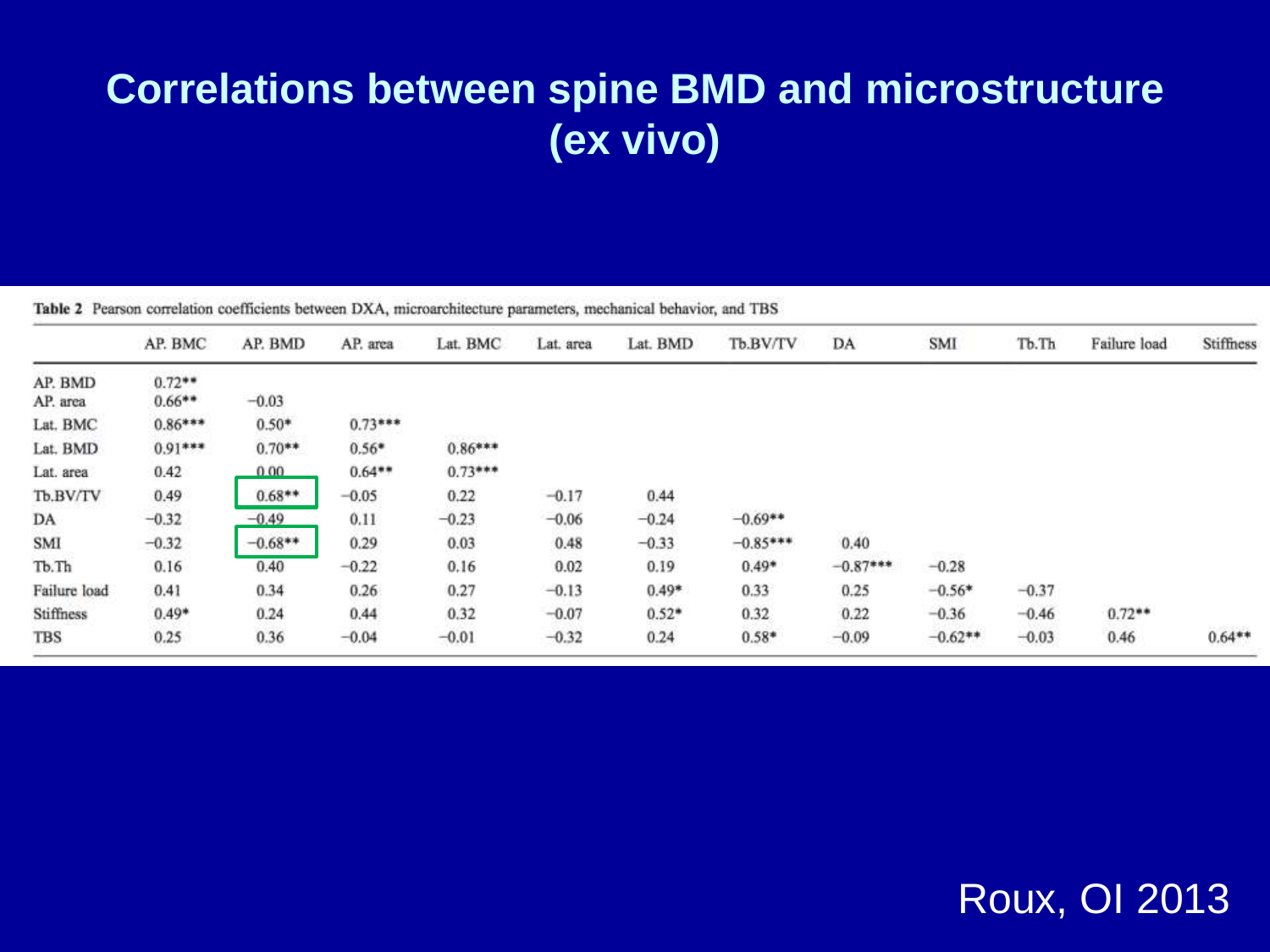### DMO basse et risque fracturaire



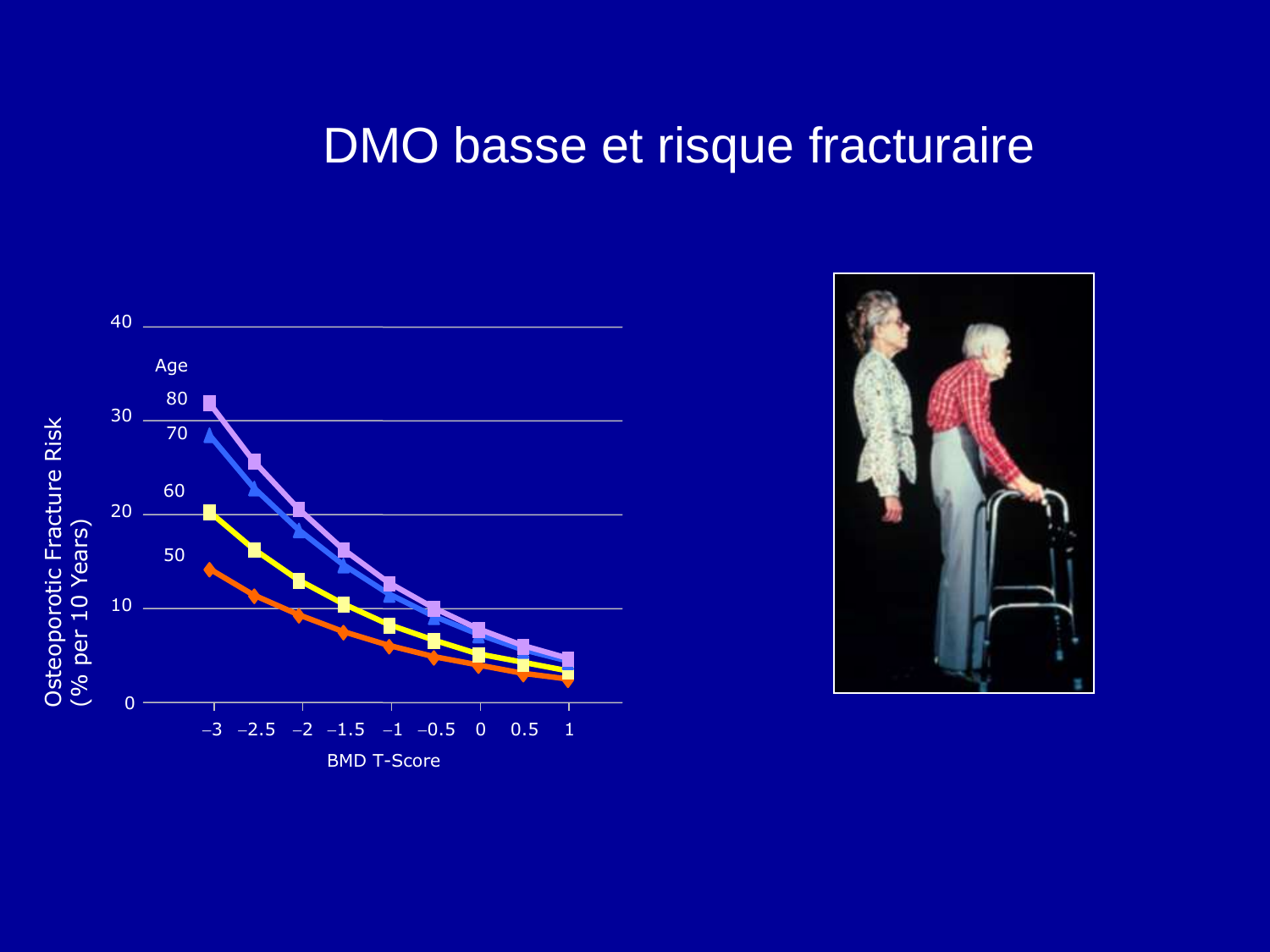### aBMD vs CT-derived hip strength (FEA) and incident hip fractures



**Kopperdahl, JBMR 2014 Case-control study, 5 yrs follow-up, from the AGES-Reykjavik cohort**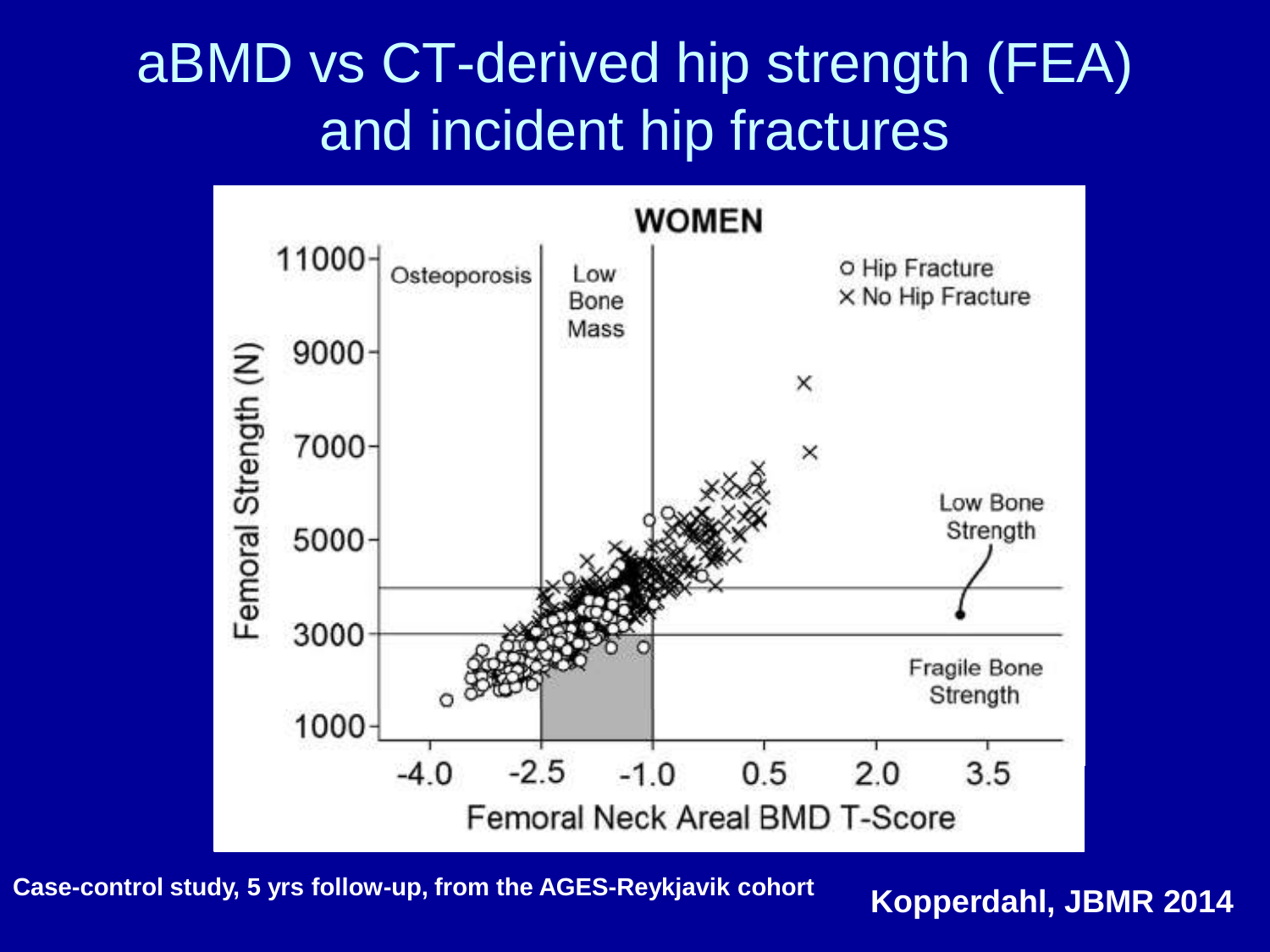Relationship Between Total Hip T-score and Nonvertebral Fracture by Age in denosumabtreated subjects: Freedom extension

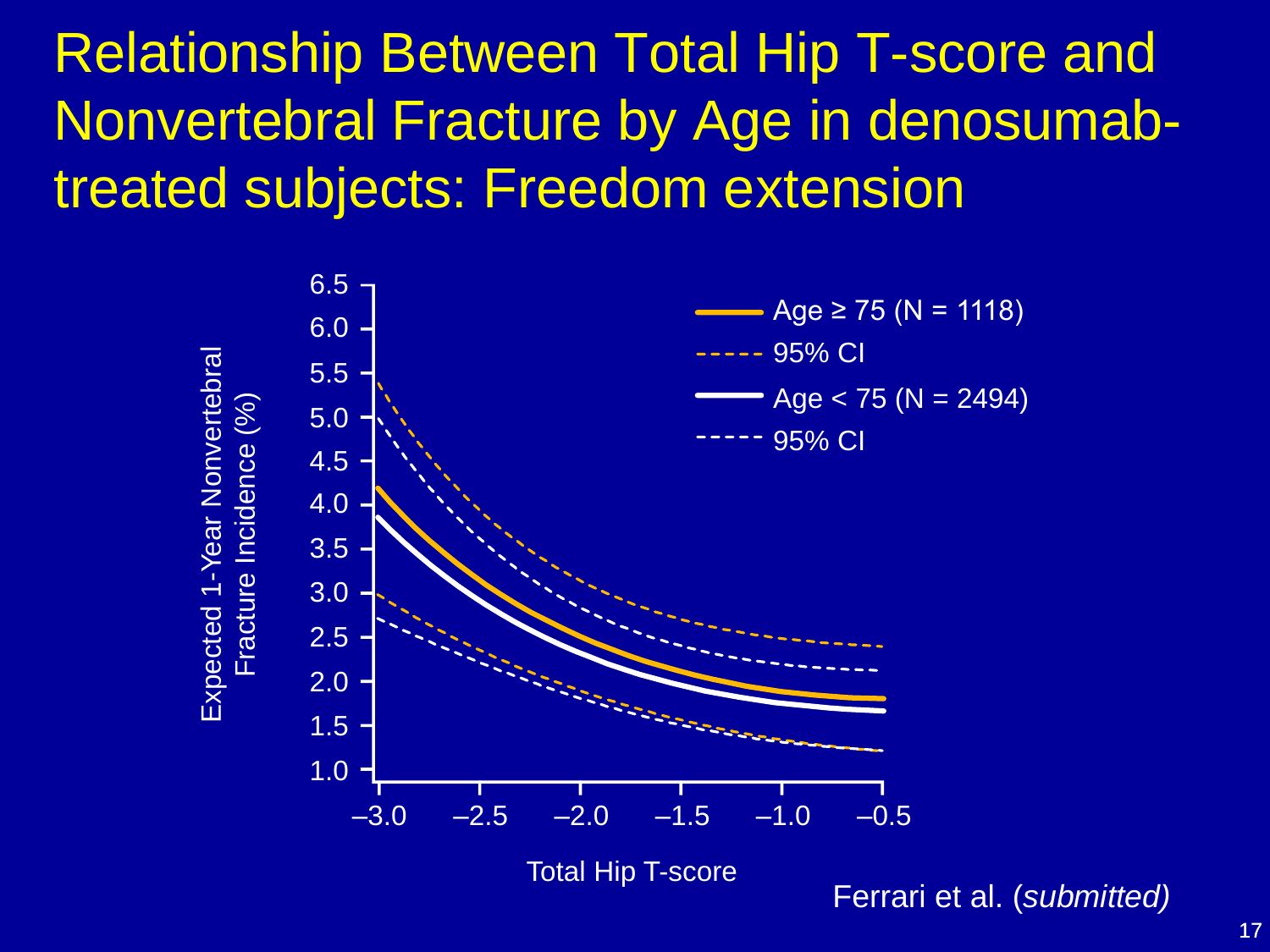#### Improvement in BMD T-scores Remained Largely Consistent With the Respective Baseline BMD T-score Quartile



• The T-scores showed a similar magnitude of improvement in BMD across subjects regardless of their initial BMD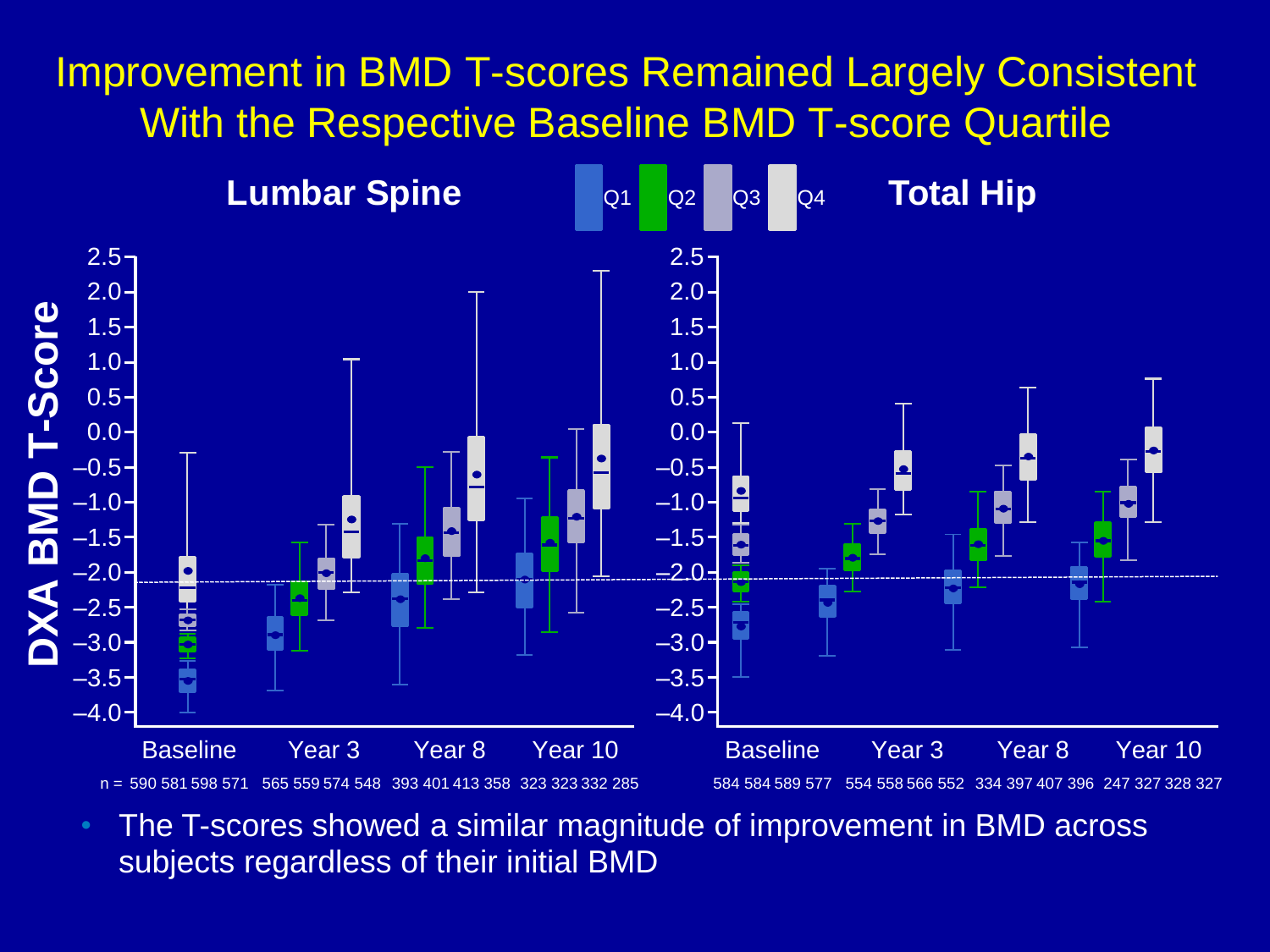Transition from Denosumab to TPTD or from TPTD to Denosumab in Postmenopausal Women with Osteoporosis: The DATA-Switch Study

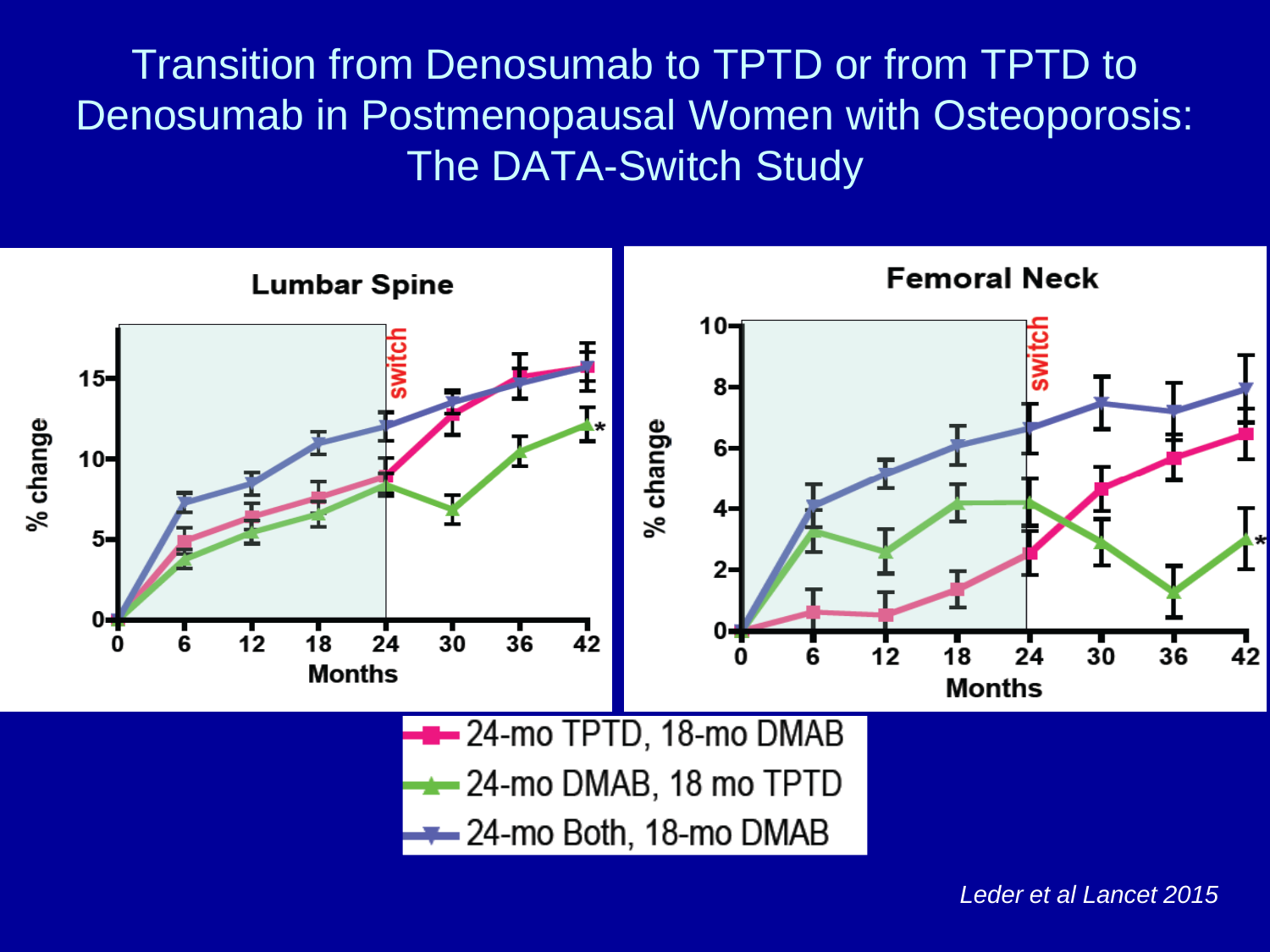### FRAME: Lumbar Spine and Total Hip BMD Through Month 24



**\****p* **< 0.001 compared with placebo (M6 and M12) or placebo/denosumab (M18 and M24) Data are least square mean (95% CI) adjusted for relevant baseline covariates**

#### Cosman, NEJM 2016